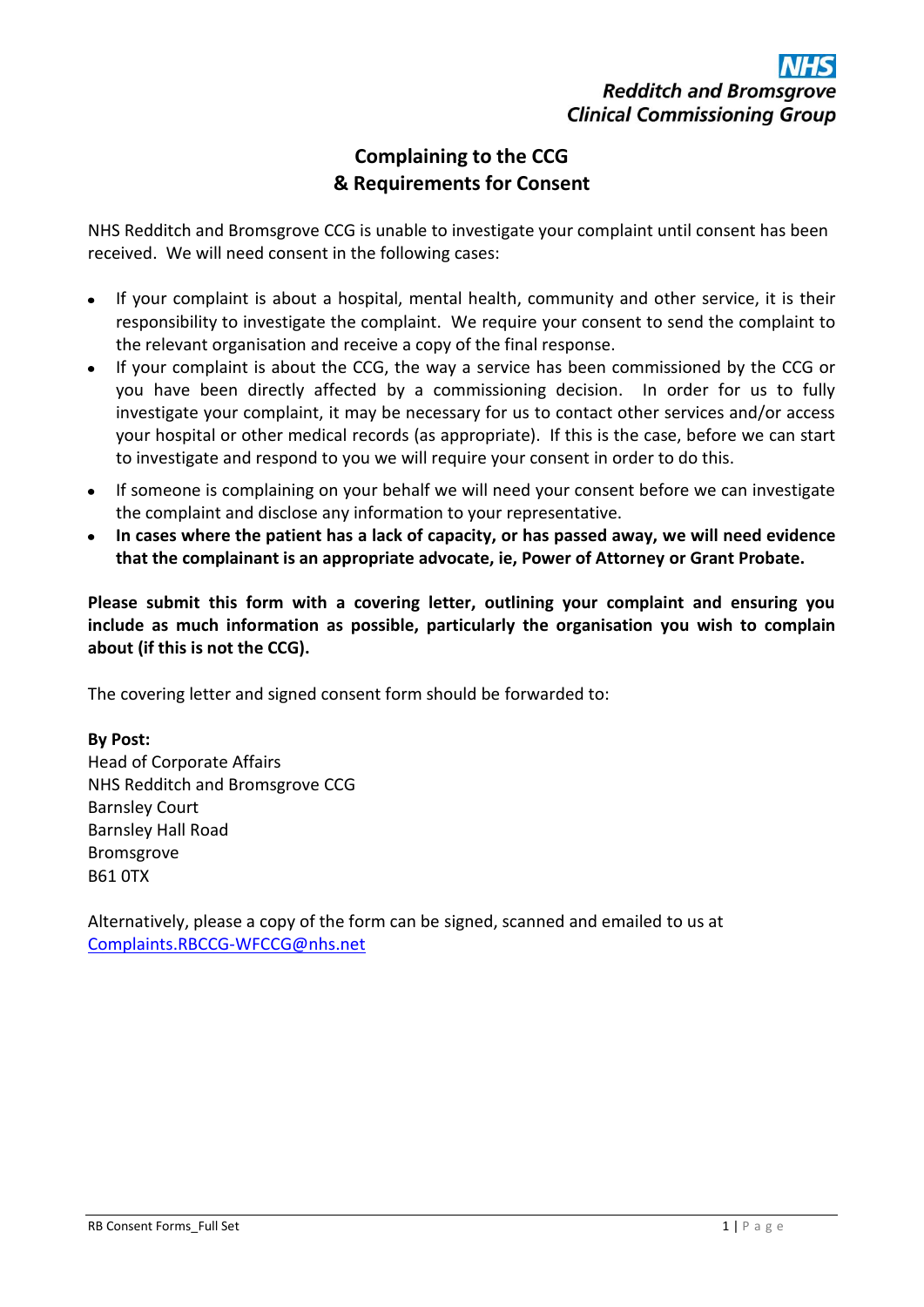#### **Ref: ID**

### **CONSENT FORM**

### **If you are complaining about the service you received**

| Date of Birth:  |  |
|-----------------|--|
| <b>Address:</b> |  |
|                 |  |
|                 |  |
| Telephone:      |  |
| Email:          |  |

I give consent for NHS Redditch and Bromsgrove CCG to send my complaint to other relevant NHS providers of care on my behalf, asking them to investigate and provide the CCG with a response to the issues raised.

I also give consent for the Investigating Officer at NHS Redditch and Bromsgrove CCG to receive and have access to my hospital and other medical records for the purposes of investigation (if applicable).

**Signed:** …………………………………………………………………………………………………………………………………………… **Date:** ……………………………………………………………………………………………………………………………………………

The signed consent form should be forwarded to:

**By Post:** Head of Corporate Affairs NHS Redditch and Bromsgrove CCG Barnsley Court Barnsley Hall Road Bromsgrove B61 0TX

Alternatively, please a copy of the form can be signed, scanned and emailed to us at [Complaints.RBCCG-WFCCG@nhs.net](mailto:Complaints.RBCCG-WFCCG@nhs.net)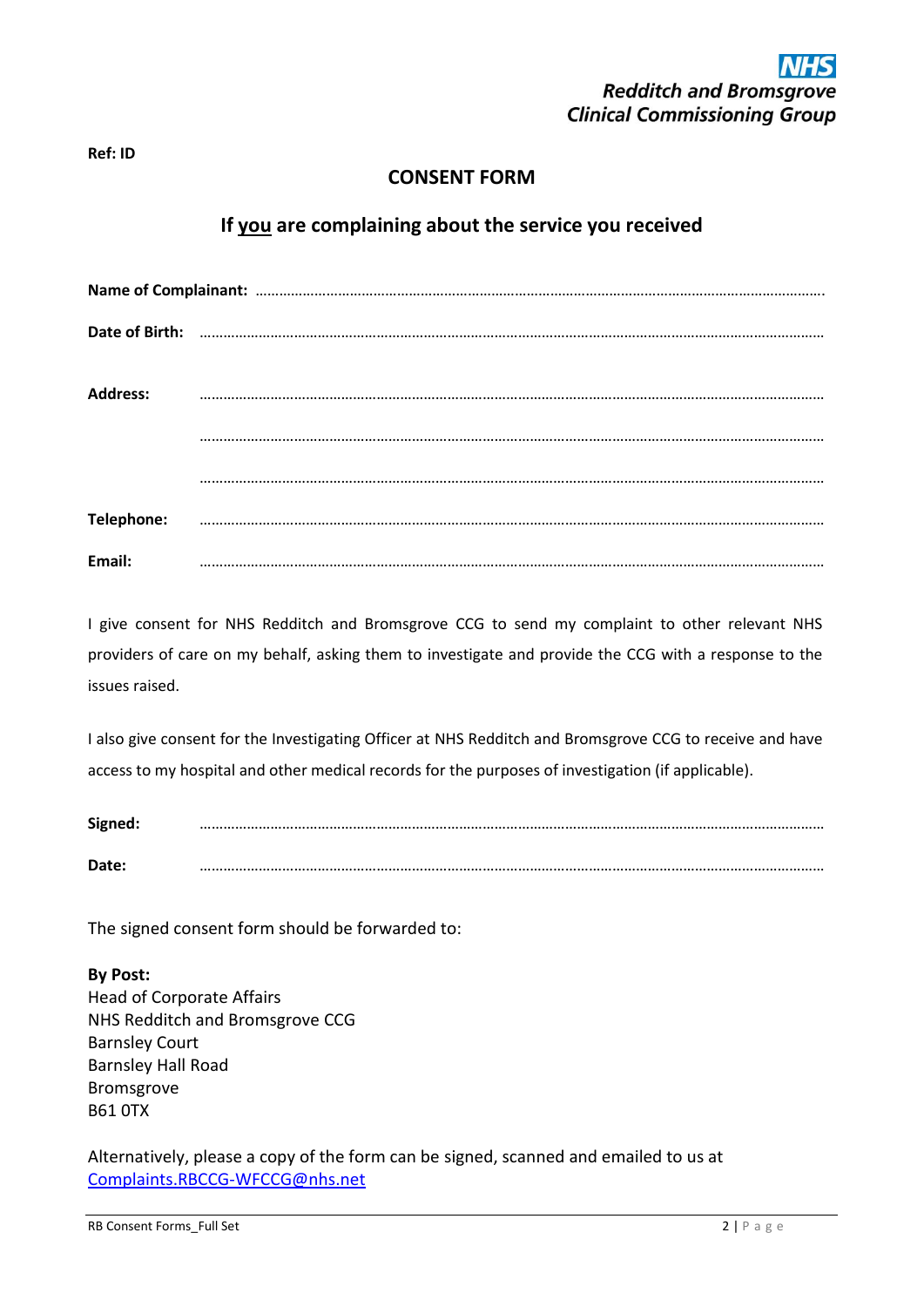## **CONSENT FORM**

# **If someone else is complaining on your behalf about the service you received**

| <b>Address:</b> |  |  |  |  |
|-----------------|--|--|--|--|
|                 |  |  |  |  |
|                 |  |  |  |  |
| Telephone:      |  |  |  |  |
|                 |  |  |  |  |
| Email:          |  |  |  |  |

I give my explicit consent for details of my health and healthcare to be disclosed to my nominated representative **[insert name]………………………………………………………………….** I agree that the CCG may disclose to my representative such information that is considered necessary in resolving my complaint. I understand that this might involve the disclosure of highly sensitive information.

I give consent for NHS Redditch and Bromsgrove CCG to send my complaint to other relevant NHS providers of care on my behalf, asking them to investigate and provide the CCG with a response to the issues raised.

I also give consent for the Investigating Officer at NHS Redditch and Bromsgrove CCG to receive and have access to my hospital and other medical records for the purposes of investigation (if applicable).

*NB: In cases where the patient has a lack of capacity, we will need evidence that the complainant is an appropriate advocate, i.e. Power of Attorney or Grant Probate.*

| Date: |  |  |                                                                           |  |  |  |
|-------|--|--|---------------------------------------------------------------------------|--|--|--|
|       |  |  |                                                                           |  |  |  |
|       |  |  |                                                                           |  |  |  |
| Date: |  |  |                                                                           |  |  |  |
|       |  |  | The signed consent form should be forwarded to: Head of Cornorate Affairs |  |  |  |

**The signed consent form should be forwarded to:** Head of Corporate Affairs, NHS Redditch and Bromsgrove CCG, Barnsley Court, Barnsley Hall Road, Bromsgrove, B61 0TX. **Alternatively, please a copy of the form can be signed, scanned and emailed to us** at [Complaints.RBCCG-WFCCG@nhs.net](mailto:Complaints.RBCCG-WFCCG@nhs.net)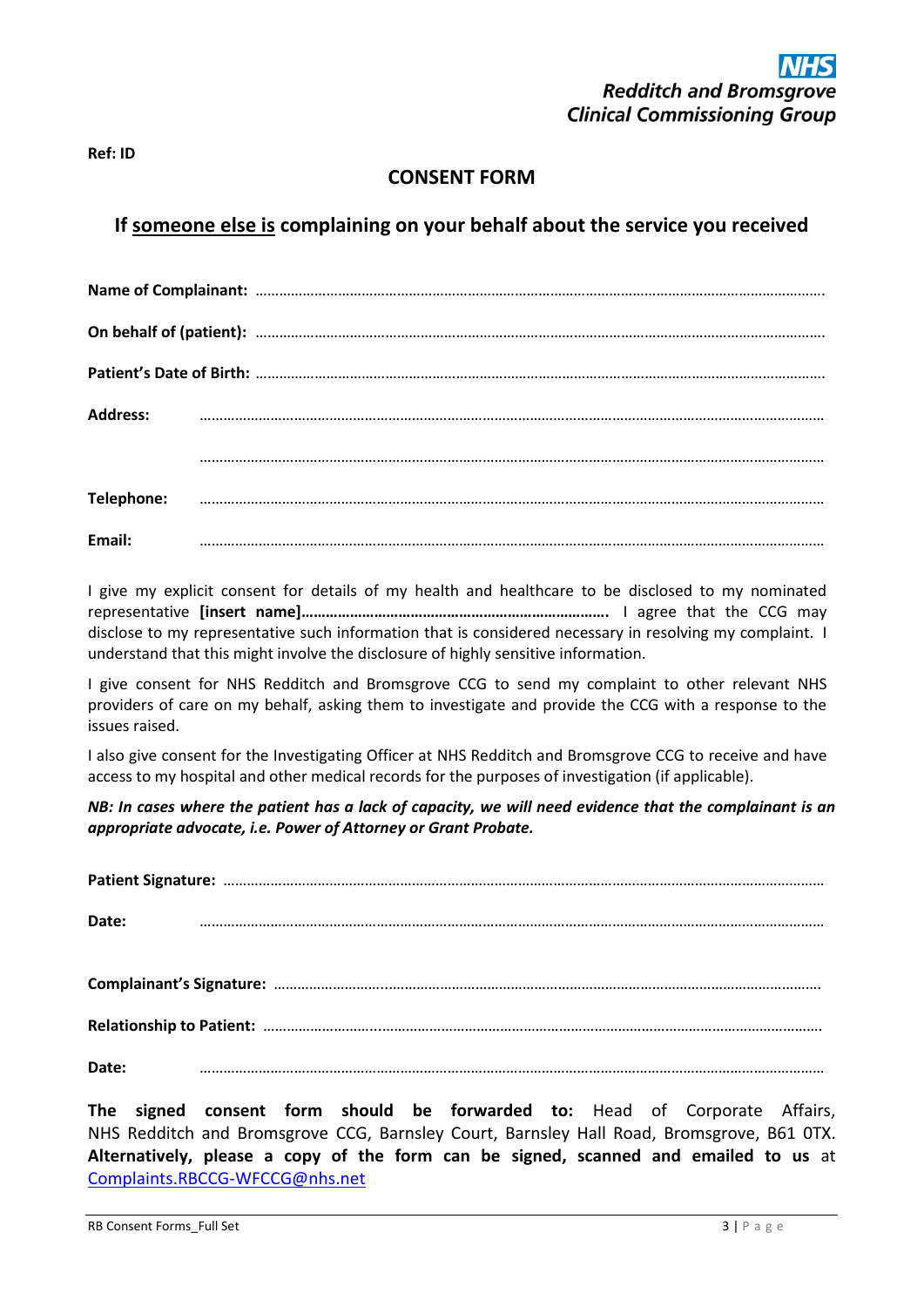#### **Ref: ID**

### **CONSENT FORM**

## **If you are complaining about the service received by a deceased friend or relative**

**Name of patient:** ………………………...………………………………………………………………………………………………………………. **Former address of patient:** ………………………...……………………………………………………………………………………………….. **Date of birth of patient:** ………………………...…………………………………………………………………………………………………… **Date patient died:** ………………………...…………………………………………………………………………………………………………….

I have been given power of attorney, for the above named (copy document enclosed).

I provide my consent for NHS Redditch and Bromsgrove CCG to deal with my complaint and for the team to pass on my letter of complaint/concern to relevant third parties for investigation.

I also give consent for NHS Redditch and Bromsgrove CCG to have access to hospital and other medical records for the purposes of investigation (if applicable).

I understand that in exceptional circumstances, the CCG team may need to speak to me either over the telephone or in person to check that the consent I have given here is and remains valid.

### **The signed consent form should be forwarded to:** Head of Corporate Affairs NHS Redditch and Bromsgrove CCG Barnsley Court Barnsley Hall Road Bromsgrove B61 0TX

**Alternatively, please a copy of the form can be signed, scanned and emailed to us at [Complaints.RBCCG-WFCCG@nhs.net](mailto:Complaints.RBCCG-WFCCG@nhs.net)**